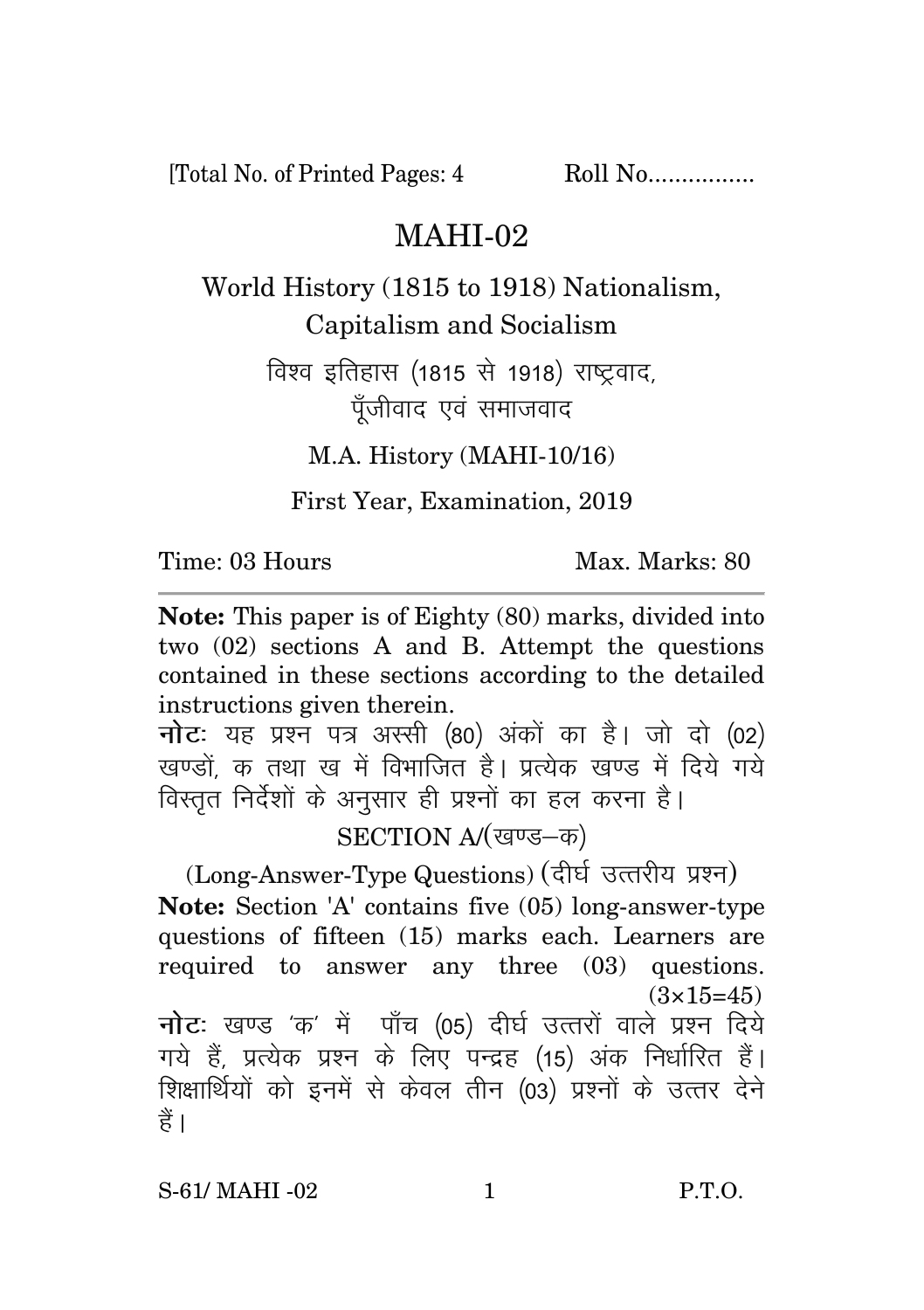Describe the different phases of German  $\mathbf{1}$ . Unification.

जर्मनी के एकीकरण के विभिन्न चरणों का वर्णन कीजिये।

- Discuss at length the eastern question in the  $2^{1}$ second half of the nineteenth century. उन्नीसवीं शताब्दी के उत्तरार्द्ध में पूर्वी समस्या की विस्तुत व्याख्या कीजिये।
- 3. Describe the formation of the triple alliance and its impact on European politics.

ट्रिपल ऐलाएन्स का वर्णन कीजिये तथा युरोपीय राजनीति में उसके प्रभाव को स्पष्ट कीजिये।

- 4. Write a note on the Morocco Crisis. मोरक्कों संकट पर एक लेख लिखिये।
- Bring out the causes responsible for the 5. Bolshevik revolution of 1917.

1917 की बोल्शेविक क्रांति हेत् उत्तरदायी कारणों पर प्रकाश डालिये।

$$
S-61/ MAHI -02 \t\t 2 \t\t P.T.O
$$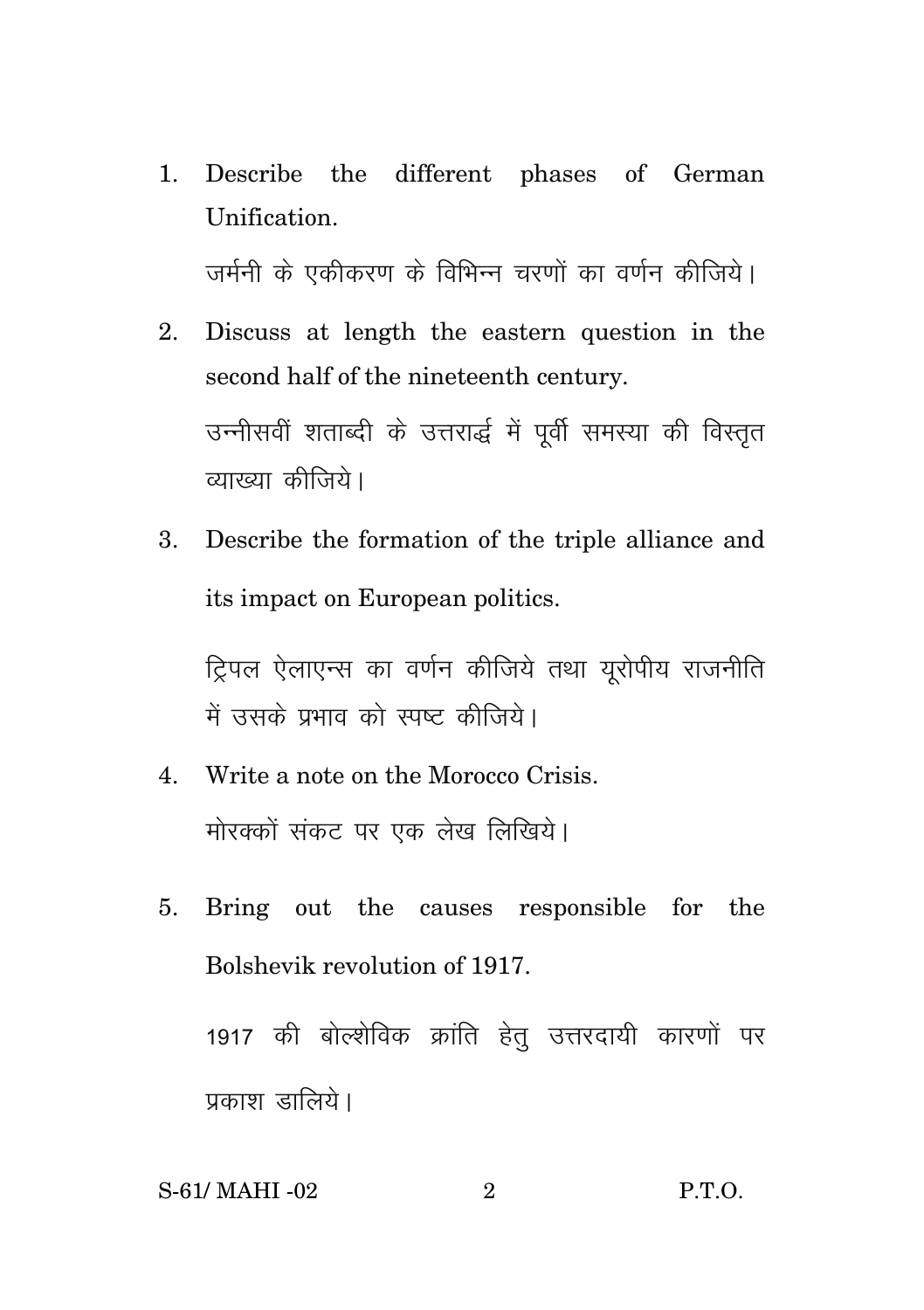## Section B / (खण्ड-ख) (Short Answer Type Questions) (लघ उत्तरों वाले प्रश्न)

**Note:** Section 'B' contains eight (08) short-answer type questions of seven (07) marks each learners are required to answer any five (05) question only.  $(5 \times 7 = 35)$ 

**नोट**: खण्ड 'ख' में आठ (08) लघु उत्तरों वाले प्रश्न दिए गये हैं, प्रत्येक प्रश्न के लिए सात (07) अंक निर्धारित हैं। शिक्षार्थियों को इनमें से केवल पाँच (05) प्रश्नों के उत्तर देने  $\frac{2}{5}$ 

- 1. Reform Act of 1832. 1832 का सुधार अधिनियम।
- 2. Count Cavour. काउन्ट कैवर।
- 3. Mehmet Ali. मेहमत अली।
- 4. Dreyfus Case. डेफस प्रकरण।
- 5. Rise of Chinese Nationalism. चीन में राष्टवाद का उदय।

S-61/ MAHI -02 3 P.T.O.